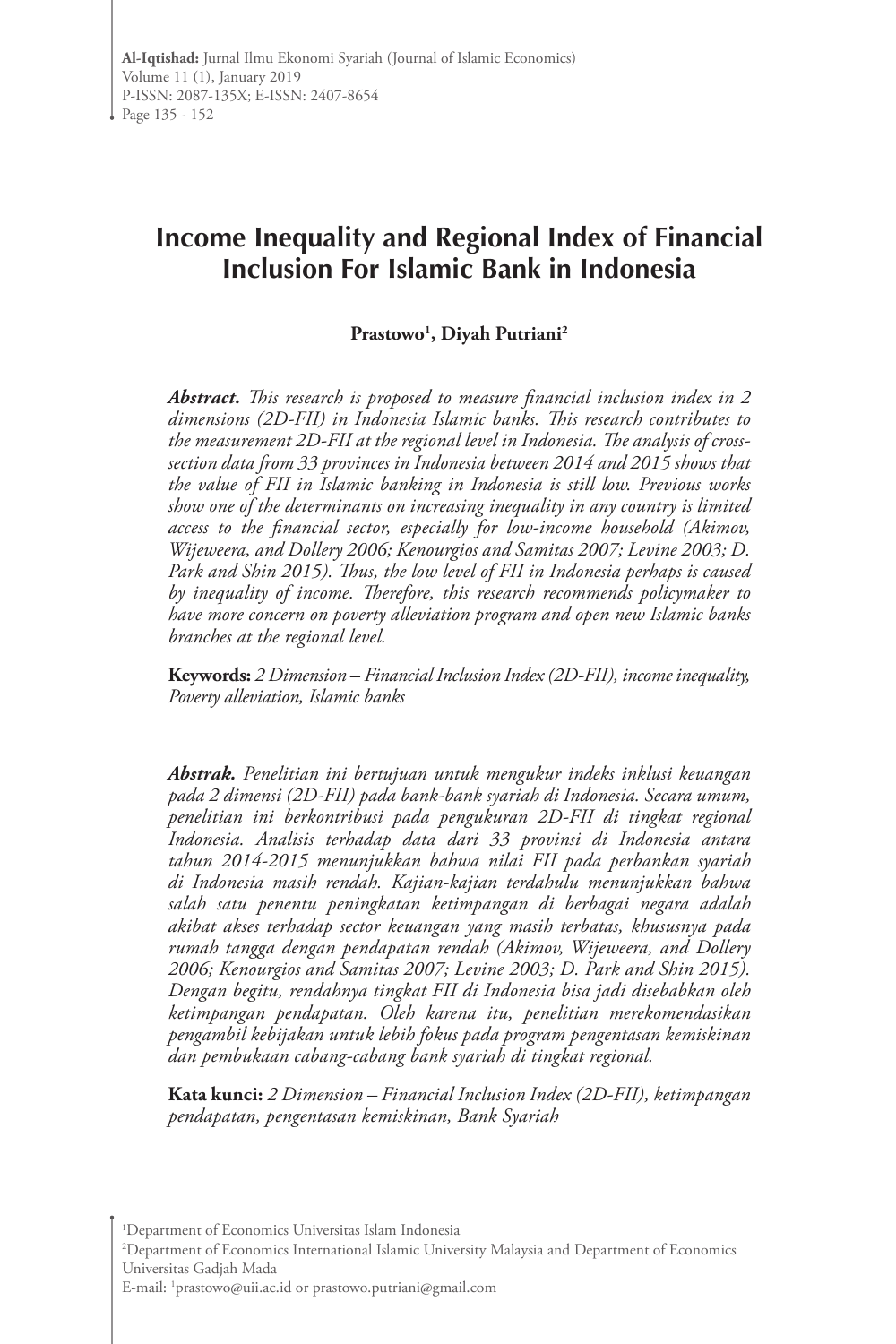# **Introduction**

Organisation for Economic Cooperation and Development (OECD) reports that there is an evidence of rising gap between the rich and the poor in the last three decades in the OECD member countries which show that the richest 10 percent of population earn income 9.5 times higher than the lowest 10 percent and the Gini index also increased from 0.29 in the 1980s to 0.32 in 2011. Indonesia also experiences a similar condition. Central Bureau of Statistics of Indonesia documents that the lowest coefficient value of the Gini index was 0.31 point, which occurred in 1999. This value, however, slowly increased by about 0.1 point to 0.3 points every year and reached the highest level at 0.41 from 2011 to 2015. Latest data reports that the Gini index decreases by 0.1 point (0.40) in 2016. Figure (1.1.) also clearly shows that on average Gini index in each province in Indonesia is still high, especially in Papua.



Sources: BPS. Authors' calculation

| Year | Urban | Sub Urban | Urban $+$<br>Sub Urban |
|------|-------|-----------|------------------------|
| 2010 | 0.38  | 0.32      | 0.38                   |
| 2011 | 0.42  | 0.34      | 0.41                   |
| 2012 | 0.42  | 0.33      | 0.41                   |
| 2013 | 0.43  | 0.32      | 0.41                   |
| 2014 | 0.43  | 0.32      | 0.41                   |

Source: Statistic Bureau of Indonesia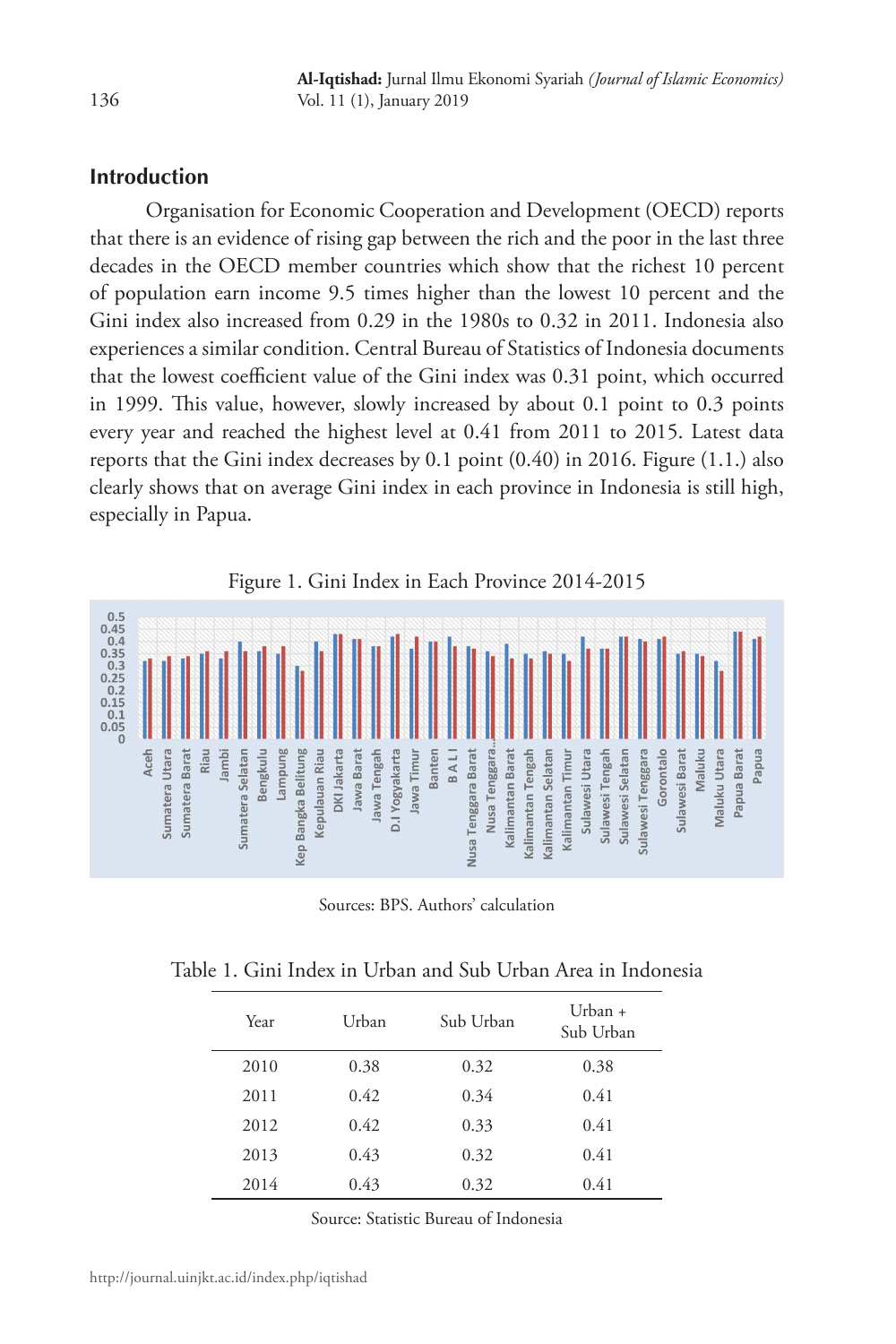In addition, table (1.1) shows income inequality occurs both in urban and suburban areas. The coefficient value of the Gini index in urban areas is slightly higher than in suburban areas. Specifically, the difference value of the Gini index in urban and suburban areas is approximately 0.6 to 0.9 point. Graph (1.1) shows that from the mid-2013 to mid-2016, the percentage of poor people in Indonesia remains at average 8 percent and 14 percent in urban and suburban areas, respectively. Although, the value of Gini index in the urban areas is higher than in suburban (table 1.1. above), however, the percentage of poor people in a suburban area is almost double than in urban area. This indicates that, basically, the level of income in suburban areas is much lower than in urban areas. This indication can be traced from the reports of Central Bureau Statistics of Indonesia in 2015, i.e. between 2010 and 2014. The richest 20 percent of the population spent more than three times and two times than the poorest 40 percent in an urban and suburban area, respectively.



The consequences of high-income inequality are significant, which will not only affect the stability of the economy but also will threaten social security. Previous empirical evidence shows that the relationship between income inequality and crime is positive, which means that higher inequality causes more crimes and, thus, a loss in business ((Dadzie, Blanco, and Dony 2014; Fajnzylber 2002; Levitt 1999; Pshisva and Suarez 2010; Stolzenberg, Eitle, and Alessio 2006). As society

Figure 2. Percentage of Poor People in Indonesia 2013 to 2016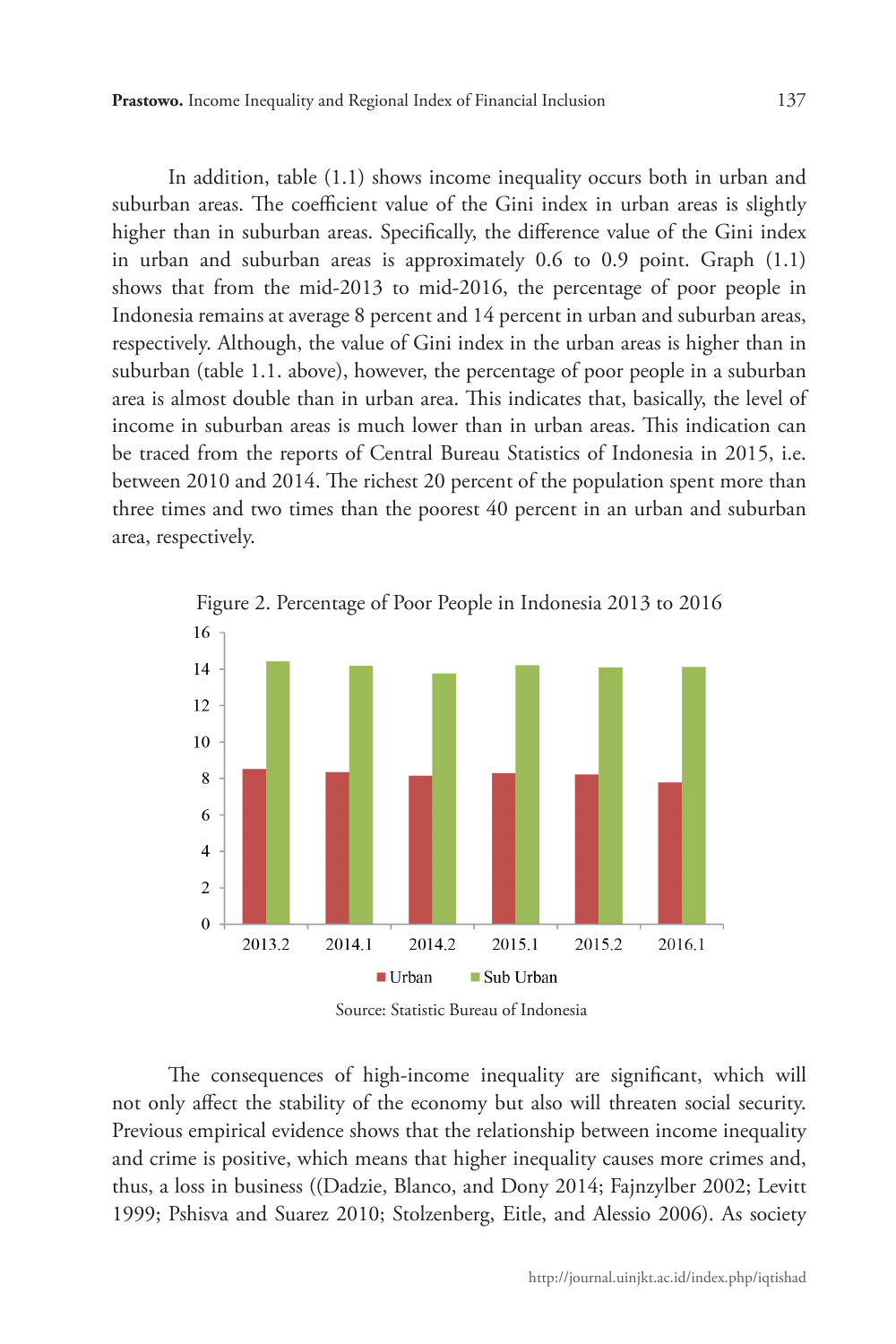is not stable, the investors will confront high risks, high crimes, and conflict areas. The urgency to minimize the gap of income is basically to stabilize the economy of a country. Previous research shows that income inequality is considered as the main determinant factor to create economic stability (Berg and Ostry 2011; Berg, Ostry, and Zettelmeyer 2012; Kumhof and Rancière 2010; Ostry, Berg, and Tsangarides 2014).

Previous empirical studies reveal that income inequality exists due to limited access to financial resources (Akimov, Wijeweera, and Dollery 2006; Kenourgios and Samitas 2007; Levine 2003; Park and Shin 2015). In other words, the financial sector may help to minimize the level of income inequality; that is by expanding its access, especially for the low-level income group. As more individuals can access to the financial sector, the level of financial inclusion will increase (Dabla-Norris and Kochhar (2015). World Bank (2015) further highlights that financial inclusion is an important factor in enhancing the welfare of the people. The greater level of financial inclusion is expected to minimize the level of income inequality and promote higher economic growth, employment, or even better health insurance.

In this regards, a high level of income inequality in Indonesia is, perhaps, caused by the low level of financial inclusion, even after islamic banking was firstly established in the 1990s. At this point, the establishment of the islamic banking system is basically to promote income and wealth distribution amongst individuals in society (Ismail 2010). Unfortunately, it seems that the benefit of islamic banks in Indonesia is accessed merely by a small percentage of Indonesian Muslims.

Considering this problem, there is a need to measure to what extent the level of financial inclusion of an islamic bank in Indonesia has been achieved. To do so, this research assesses the financial inclusion index (FII) introduced by Sarma (2008). FII is a multi-dimensional index which provides some financial dimension inclusive information within a single-digit number between 0 to 1. A value of 0 means perfect financial exclusion, while the value of 1 means perfect financial inclusion. This index is plotted to see which region has a high and low value of financial inclusion. It is, thus, expected that the result of this research could be used for estimating the effectiveness of the financial inclusion strategy in islamic banks in order to reduce income inequality in Indonesia.

# **Literature Review**

Financial inclusion index is firstly established by Sarma (2008). There are two fundamental objectives of financial inclusion index (FII) as explained by C. Park and Mercado (2015); Sarma (2012); and Yorulmaz (2013), i.e. (1) to estimate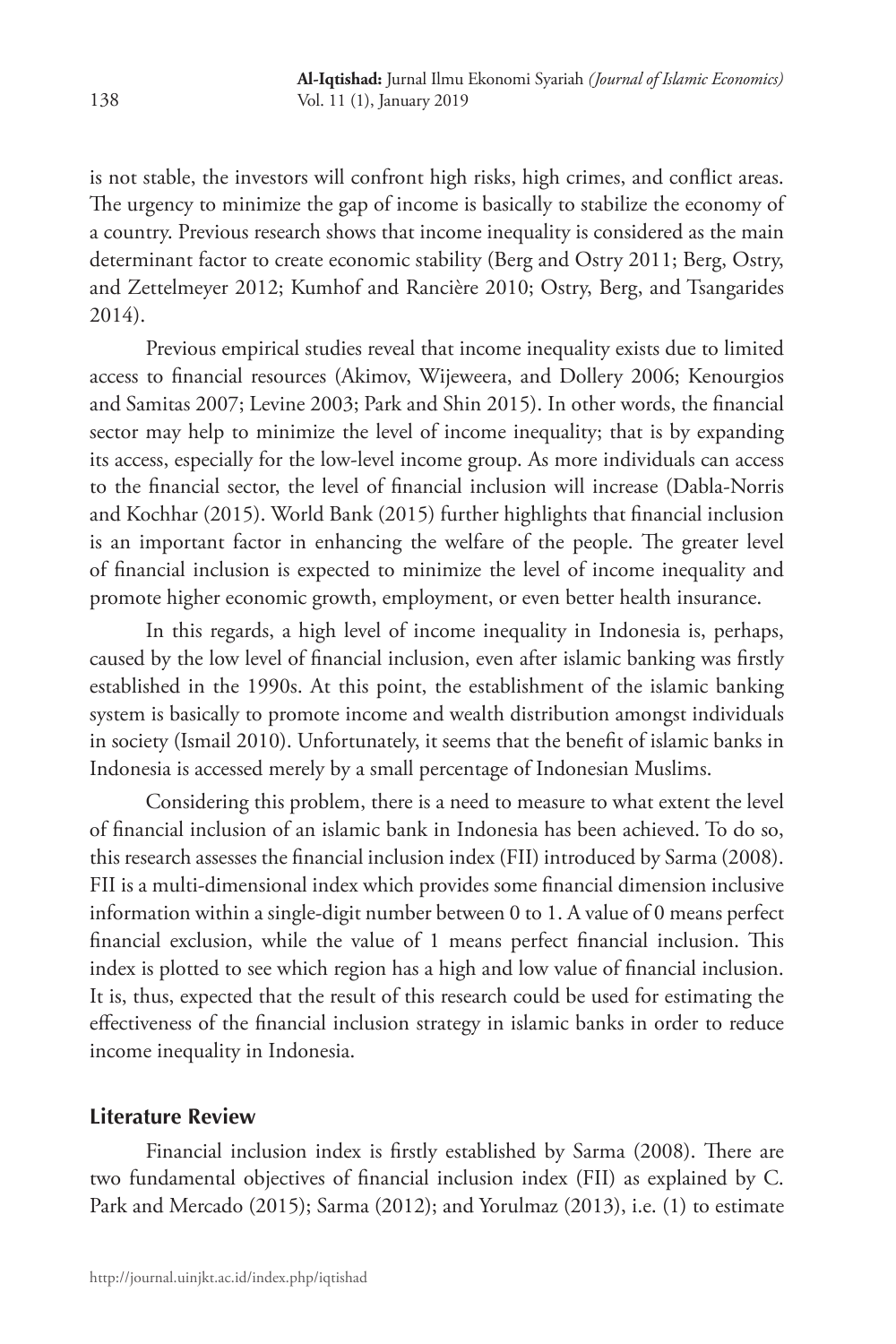and monitor the level of financial inclusion and (2) to understand factors affecting financial inclusion. In addition, FII can also be utilized for cross country analysis and can be used to show the relationship between economic development and financial inclusion.

C. Park and Mercado (2015) develop financial inclusion indicators to investigate macroeconomic variable, which affects level or degree of financial inclusion in 37 countries within the Asian region. They find that income per capita, the rule of law, and demographic characteristic positively affect financial inclusion in developing countries in Asia. In addition, they also find that financial inclusion may reduce the level of poverty as well as income inequality contemporaneously. Yorulmaz (2013) develops financial inclusion indicators in the case of regional Turkey. He finds that income has a positive relationship with the degree of financial inclusion in each region in Turkey. That is, a higher level of income in such regions lead to a higher degree of financial inclusion, and vice versa.

Ardic, Heimann, and Mylenko (2011) measure access to financial services amongst World bank member countries by using CGAP database. They involve three elements, i.e., computing number of unbanked people, computing access to deposits as well as loans services, and measuring financial inclusion mandate in the member countries. The result shows that there is only 44 percent of adults who have access to financial services, and about 64 percent are unbanked people. It is also observed that there is one unbanked person in every five adults in developed countries. In addition, access to deposit services increased even during the global financial crisis in 2009.

In the case of India, Kumar and Mishra (2011) assess financial inclusion from the supply and demand side. The supply side or bank factors include several deposits, credit accounts, branches, average deposit, and amount of credit per account and credit utilized. Meanwhile, the demand side or household factors include saving, credit proposed to the bank, and insurance. The data is ranged from 2002-2003. The study also compares the compare the condition of financial service outreach in both rural and urban are. Empirical result shows that there is a significant difference in financial development among the state. The result shows that in the urban area of top state Chandigarh, the index of financial inclusion of banking outreach is six times higher than in another bottom area, Manipur.

In addition, there is also a significant gap amongst the rural area of the top state in Delhi and bottom state in Manipur; that is almost 8 times. It is observed that in the rural area, the outreach of financial services is low and, reversely, is high in the urban area. Meanwhile, financial inclusion index for households in the urban area (0.29) is greater than in the rural area (0.18). It is found that in the country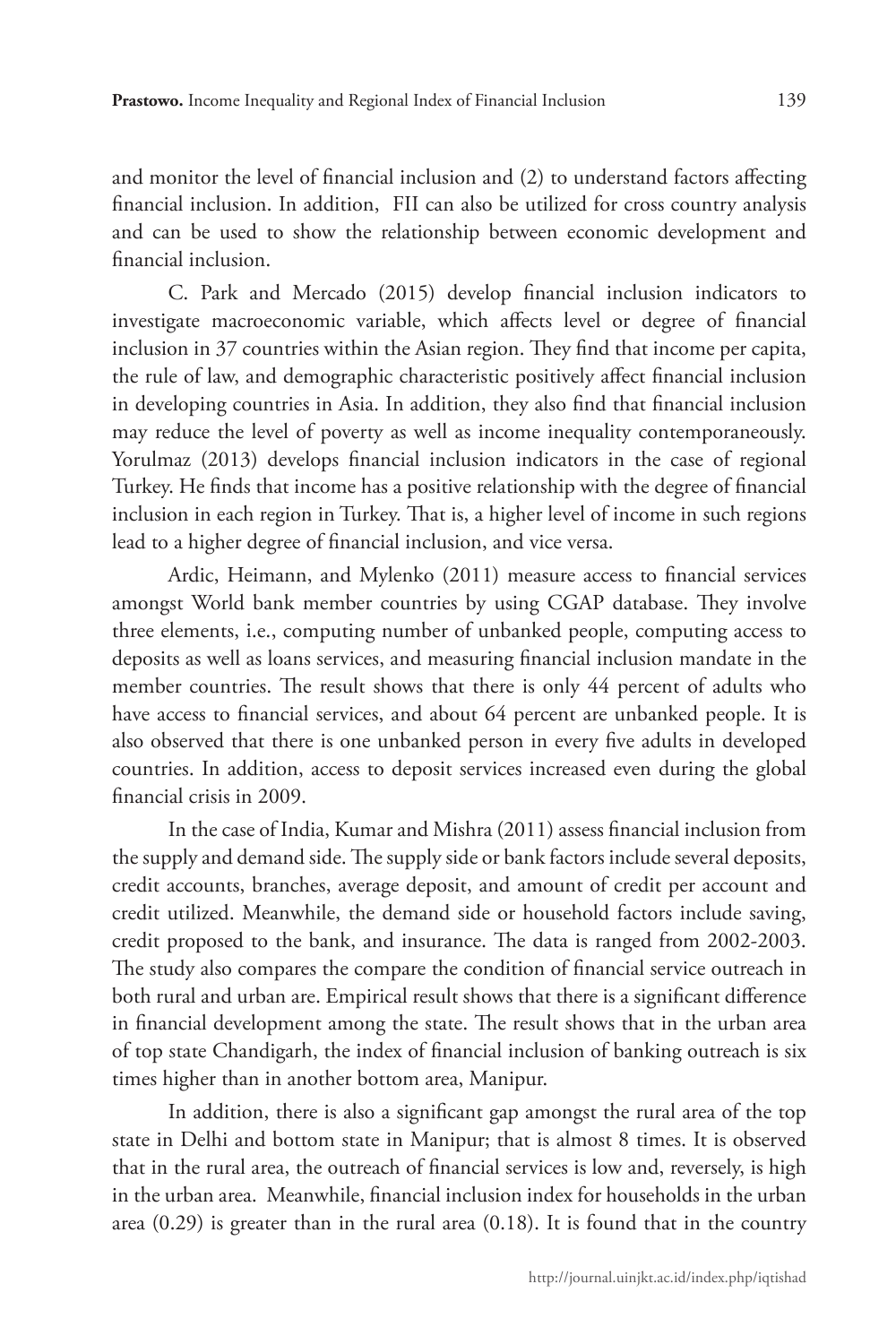level, only one person out of every three individual households has access to saving. Less than one person out of every five individual households has access for credit. Furthermore, in every eight individual households, only one person has insurance. In the rural area, only 25 percent and 20 percent of individual households have access to saving and insurance facilities from financial services, respectively.

# **Data and Methodology**

Due to the availability of data, this research retrieves secondary data, i.e., 33 provinces cross-section data from 2014 and 2015. There are five groups of data involved in this research:

- 1. Total number of bank branches in each province
- 2. Total bank account volume in each province
- 3. Total third-party fund in each province
- 4. Total credit in each province
- 5. Gross regional domestic product (GRDP) each province.

All data are obtained from the Bank of Indonesia, the Financial Services Authority (Otoritas Jasa Keuangan, OJK), and the Central Bureau of Statistics (Badan Pusat Statistik, BPS). To measure FII, this research follows the work of Sarma (2008), with some adjustments depending on the provinces' condition. Basically, Sarma's work has similarities with the Human Development Index (HDI), the Gender-related Development Index (GDI), and Human Poverty Index (HPI) in its computation.

Figure 3. Dimension of Financial Inclusion Index

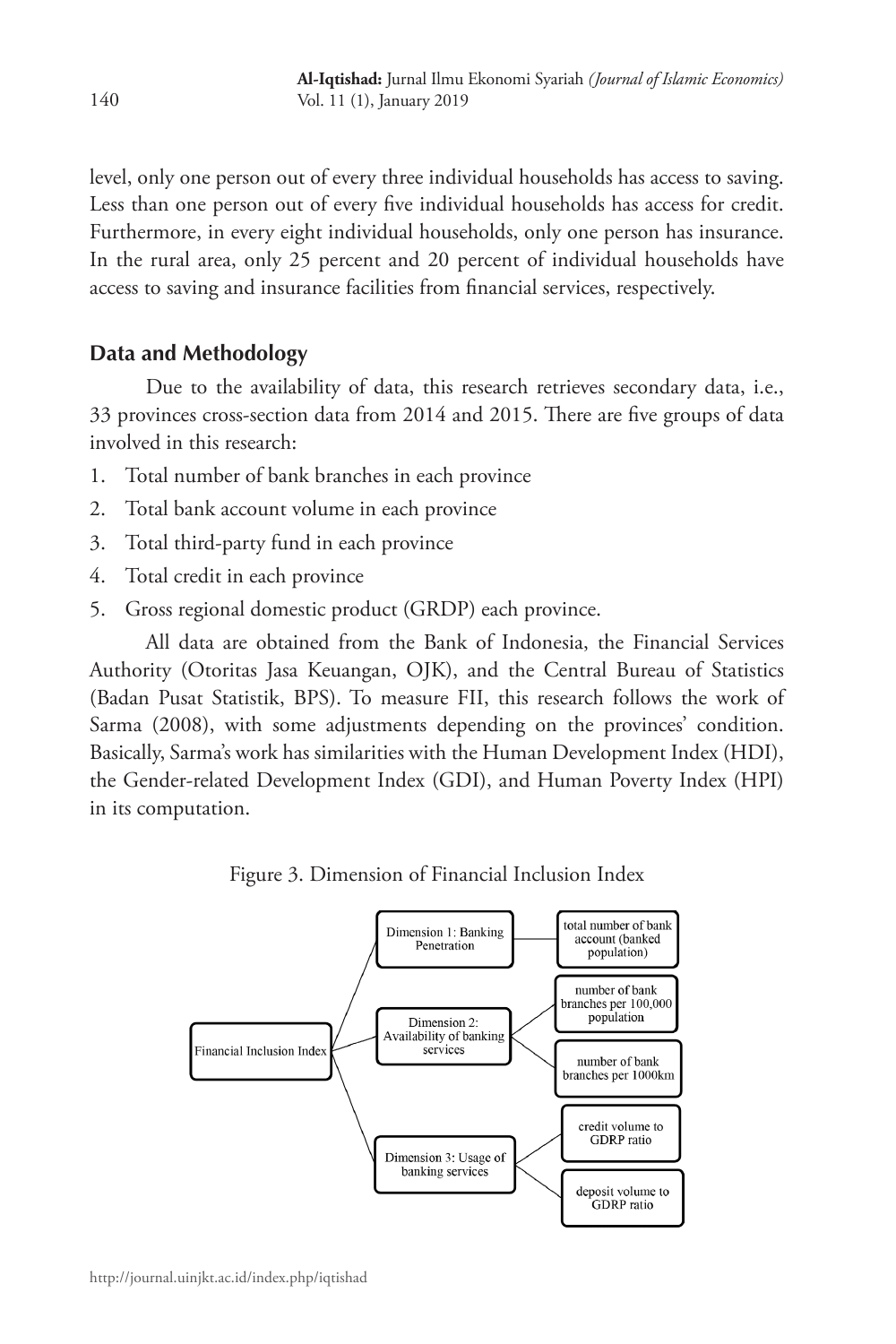Figure (3.1) shows that FII consists of 3 dimensions, i.e., banking penetration, availability of banking services, and usage of banking services.

a. Dimension 1: Banking Penetration (BP)

Banking penetration measures the size of the "banked" population that is several people who have bank accounts.

b. Dimension 2: Availability of banking services (ABS)

The second dimension calculates the total number of bank branches per 100,000 people or ATM per 100,000 people and the total number of bank branches (per 1000 km2) of the population).

c. Dimension 3: Usage of banking services (UBS)

Usage of banking services is measured by the volume of credits, total deposits, gross domestic, and regional product (GDRP) ratio.

This research only uses two dimensions due to the unavailability of "banked population" data. To compute FII at the regional level, there are three steps of calculation.

First step: Computing Dimension index,  $d_i$  for each dimension.

$$
d_i = \frac{A_i - m_i}{M_i - m_i} \tag{1}
$$

Notes:

 $A_i$  = actual value from dimension i

mi = minimum value from dimension i

Mi = maximum value from dimension i

Second step: Calculating FII with *n-*dimensional space for the *i* country as follows:

$$
FII_i = 1 - \frac{\sqrt{(1 - d_1)^2 + (1 - d_2)^2 + \dots + (1 - d_n)^2}}{\sqrt{n}} \tag{2}
$$

Third step: Calculating FII with 3dimensional space for province *i*.

In the third step, there is a need to identify a city or regional area by point  $(BP_i, ABS_i, UBS_i)$  into three dimensions of Cartesian space, where  $BP_i$ ,  $ABS_i$ , and UBS are dimension index, *d* for province *i* computed with equation (1). FII for province *i* is measured by normalized inverse Eucthe lidean distance from point (pi ai,ui) and point  $(1,1,1)$  becomes the best (or ideal) condition (perfectly financial inclusion) as follows.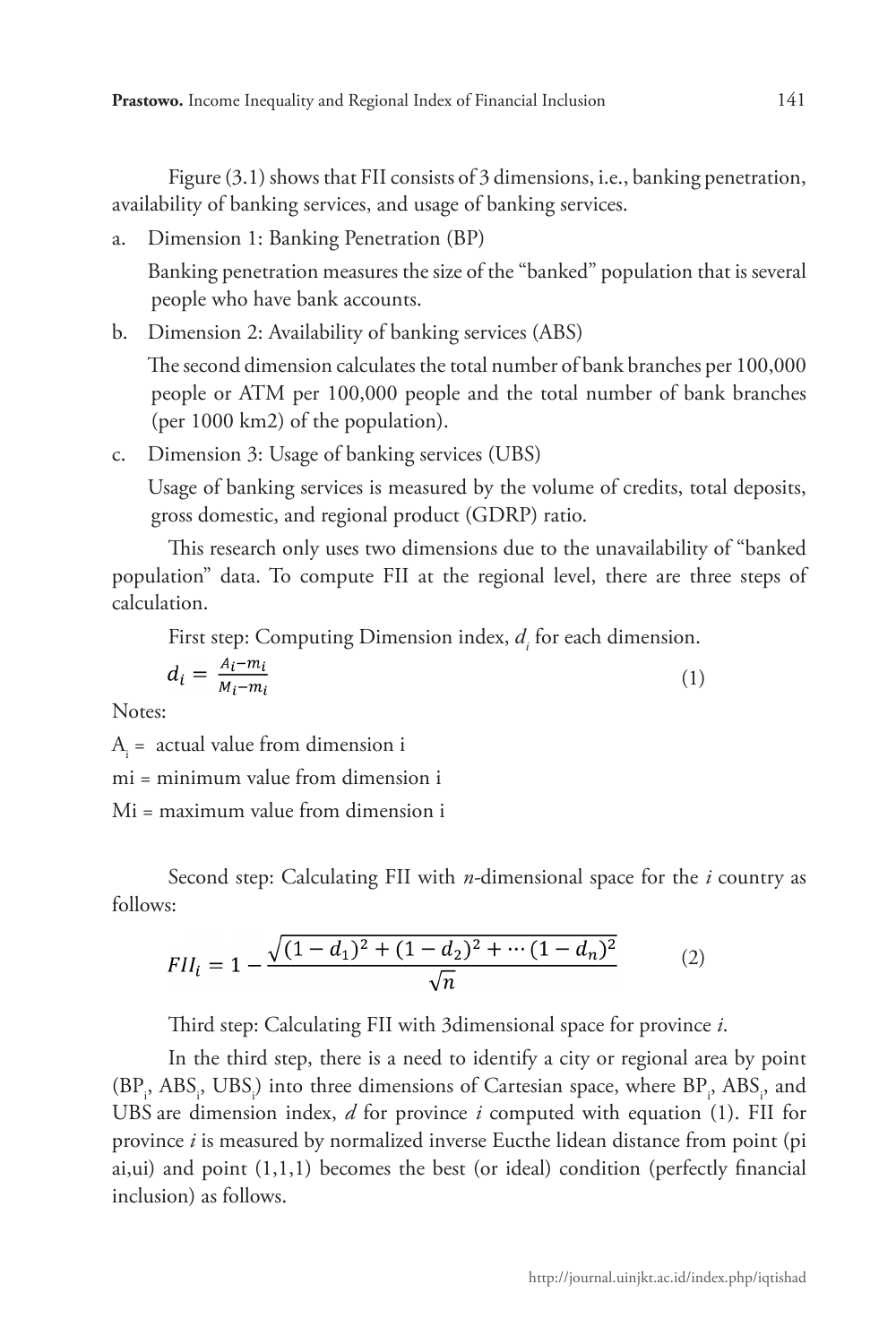$$
FII_i = 1 - \frac{\sqrt{(1 - p_1)^2 + (1 - a_i)^2 + \dots + (1 - u_i)^2}}{3}
$$
 (3)

The value of FII is between 0 and 1. If FII equals 1, it means that a province has ideal financial inclusion. Reversely, if FII equals 0, it implies that a province has financial exclusion. Higher FII (close to 1) means a better condition of financial inclusion. From this FII formula, then we can categorize FII into three groups as follows:

| $0.6 <$ FII $\leq 1$ | : high level of financial inclusion                             |
|----------------------|-----------------------------------------------------------------|
|                      | $0.3 \leq$ FII $\leq 0.6$ : middle level of financial inclusion |
| FII $\leq 0.3$       | : low level of financial inclusion                              |

# **Result and Discussion**

#### **Result**

## **Dimension: Availability of Banking Services**

The existence of banking services is essential in the formation of financial inclusion. Indicators used for forming this dimension are the number of branches of the islamic Bank and Sharia Business Unit. Numbers of bank branches (per 100,000 populations) and the total number of bank branches (per 1000 km2) of the population are the indicators of the dimensions of this availability of banking services.

Accessibility to banking services by people is closely related to the number of bank branches. The existence of a large number of branch offices has not adequately described the extent of the spread of banking services. Thus, ABS dimension can be used to measure the public uses, extent deployment and affordability of banking services.

| No. | Province       | 2015   | 2014   | Average |
|-----|----------------|--------|--------|---------|
| 1.  | Jawa Barat     | 1.0000 | 1.0000 | 1.0000  |
| 2.  | <b>Banten</b>  | 0.2843 | 0.2772 | 0.2808  |
| 3.  | DKI Jakarta    | 0.7549 | 0.8614 | 0.8081  |
| 4.  | D.I Yogyakarta | 0.2059 | 0.2079 | 0.2069  |
| 5.  | Jawa Tengah    | 0.7745 | 0.7822 | 0.7783  |
| 6.  | JawaTimur      | 0.9020 | 0.9109 | 0.9064  |

Table 2. Detail Value of ABS Dimension in 2014-2015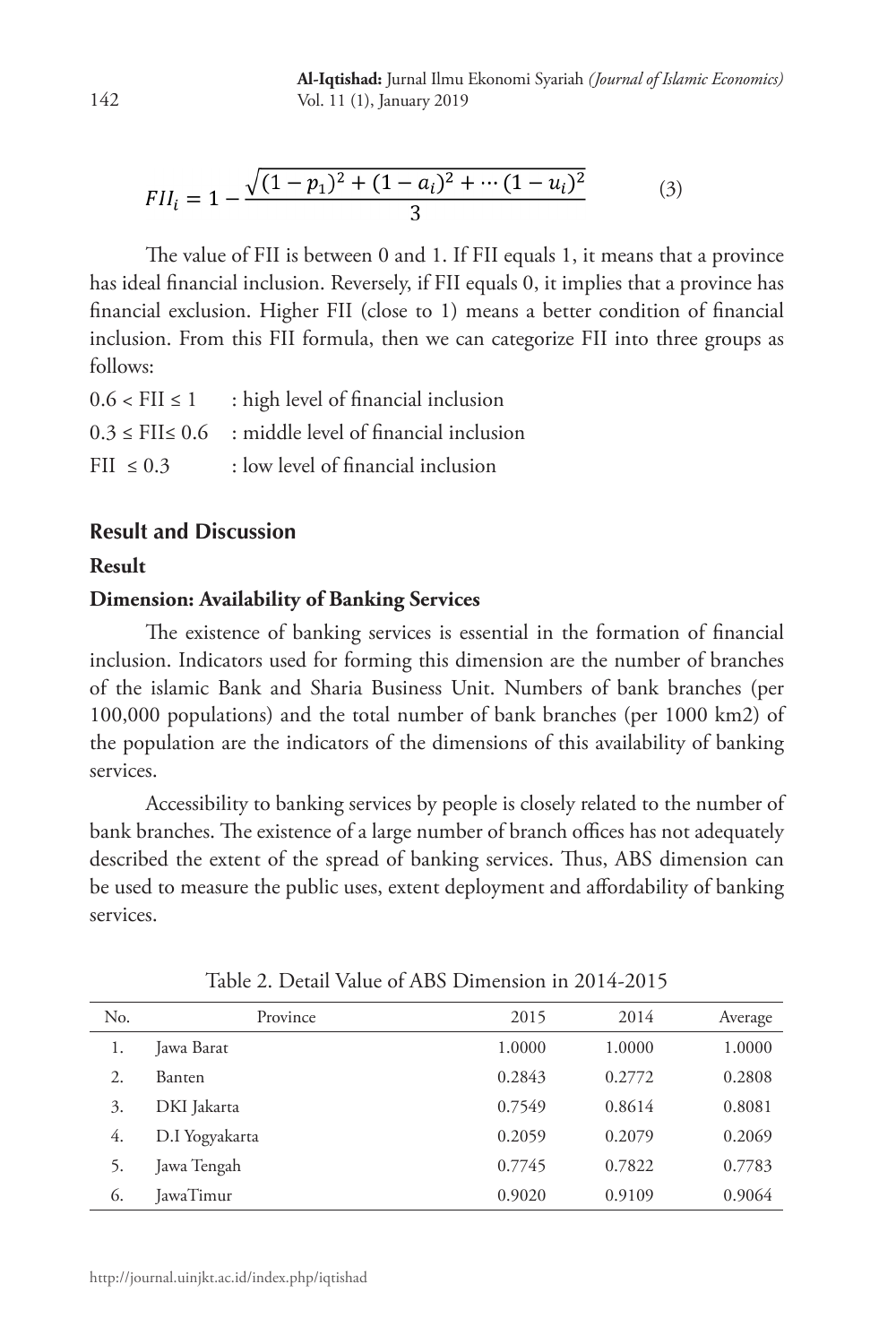| 7.  | Bengkulu            | 0.0686 | 0.0693 | 0.0690 |
|-----|---------------------|--------|--------|--------|
| 8.  | Jambi               | 0.0686 | 0.0594 | 0.0640 |
| 9.  | Aceh                | 0.2451 | 0.2475 | 0.2463 |
| 10. | Sumatera Utara      | 0.4020 | 0.3960 | 0.3990 |
| 11. | Sumatera Barat      | 0.1961 | 0.1980 | 0.1970 |
| 12. | Riau                | 0.1373 | 0.1584 | 0.1478 |
| 13. | Sumatera Selatan    | 0.1863 | 0.1980 | 0.1921 |
| 14. | Bangka Belitung     | 0.0196 | 0.0198 | 0.0197 |
| 15. | Kepulauan Riau      | 0.0980 | 0.0891 | 0.0936 |
| 16. | Lampung             | 0.1569 | 0.1683 | 0.1626 |
| 17. | Kalimantan Selatan  | 0.1373 | 0.1386 | 0.1379 |
| 18. | Kalimantan Barat    | 0.0980 | 0.0891 | 0.0936 |
| 19. | Kalimantan Timur    | 0.1863 | 0.1881 | 0.1872 |
| 20. | Kalimantan Tengah   | 0.0588 | 0.0594 | 0.0591 |
| 21. | Sulawesi Tengah     | 0.0392 | 0.0396 | 0.0394 |
| 22. | Sulawesi Selatan    | 0.2647 | 0.2574 | 0.2611 |
| 23. | Sulawesi Utara      | 0.0196 | 0.0198 | 0.0197 |
| 24. | Gorontalo           | 0.0000 | 0.0000 | 0.0000 |
| 25. | Sulawesi Barat      | 0.0098 | 0.0000 | 0.0049 |
| 26. | Sulawesi Tenggara   | 0.0490 | 0.0495 | 0.0493 |
| 27. | Nusa Tenggara Barat | 0.1176 | 0.1287 | 0.1232 |
| 28. | Bali                | 0.0784 | 0.0792 | 0.0788 |
| 29. | Nusa Tenggara Timur | 0.0098 | 0.0099 | 0.0099 |
| 30. | Maluku              | 0.0000 | 0.0000 | 0.0000 |
| 31. | Papua               | 0.0098 | 0.0099 | 0.0099 |
| 32. | Maluku Utara        | 0.0294 | 0.0198 | 0.0246 |
| 33. | Papua Barat         | 0.0000 | 0.0000 | 0.0000 |
|     | Indonesia           | 0.2002 | 0.2040 | 0.2021 |

Sources: OJK, BI. Authors' calculation

Value dimension of ABS in 2014 is about 0.2040, while in 2015 is around 0.2002. Value dimension of ABS is very low, which equals  $\leq$  0.3. Table (3.1) indicates that as many as 4 Provinces, i.e., Central Java, East Java, West Java, and DKI Jakarta have a dimension value of  $0.6 < ABS \le 1$  or high. The high value of the dimensions of ABS because there is more than 40 number of bank branches in these four regions. In contrast, as many as 28 provinces have dimensional values  $\leq 0.3$  or categorized as low financial inclusion.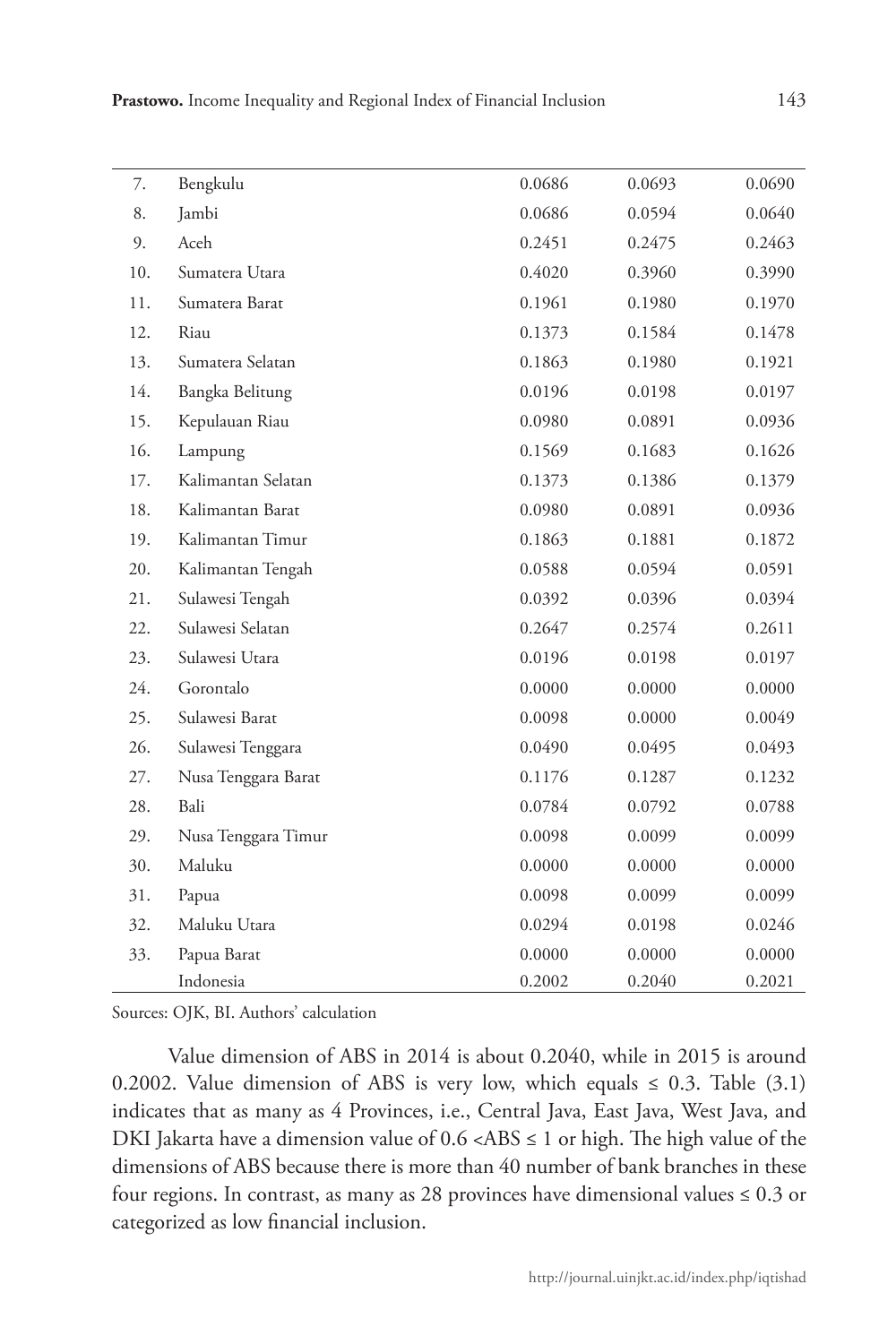# **Dimension: Usage of Banking Services**

The ratio of total deposit to provincial GDRP and the ratio of the total financing of islamic banks to GDRP are used to measure usage of banking services (USB) dimension. This dimension shows the level of banking services used by the public. The Province that is categorized as high-dimensional usability banking services is Bangka Belitung with the ratio of deposit and financing with GDP equals 11.48 (in 2014) and 11.85 (2015), respectively.

| No. | Province           | 2015   | 2014   | Average |
|-----|--------------------|--------|--------|---------|
| 1.  | Jawa Barat         | 0.1746 | 0.1703 | 0.1725  |
| 2.  | Banten             | 0.1995 | 0.2025 | 0.2010  |
| 3.  | DKI Jakarta        | 0.0092 | 0.0111 | 0.0101  |
| 4.  | D.I Yogyakarta     | 0.4714 | 0.4302 | 0.4508  |
| 5.  | Jawa Tengah        | 0.0962 | 0.0897 | 0.0929  |
| 6.  | JawaTimur          | 0.0931 | 0.0906 | 0.0919  |
| 7.  | Bengkulu           | 0.2941 | 0.0033 | 0.1487  |
| 8.  | Jambi              | 0.0013 | 0.0000 | 0.0006  |
| 9.  | Aceh               | 0.1399 | 0.1109 | 0.1254  |
| 10. | Sumatera Utara     | 0.0276 | 0.0280 | 0.0278  |
| 11. | Sumatera Barat     | 0.1325 | 0.1401 | 0.1363  |
| 12. | Riau               | 0.0238 | 0.0210 | 0.0224  |
| 13. | Sumatera Selatan   | 0.0066 | 0.0072 | 0.0069  |
| 14. | Bangka Belitung    | 1.0000 | 1.0000 | 1.0000  |
| 15. | Kepulauan Riau     | 0.0322 | 0.0357 | 0.0340  |
| 16. | Lampung            | 0.1295 | 0.1151 | 0.1223  |
| 17. | Kalimantan Selatan | 0.0333 | 0.0325 | 0.0329  |
| 18. | Kalimantan Barat   | 0.0024 | 0.0028 | 0.0026  |
| 19. | Kalimantan Timur   | 0.0021 | 0.0023 | 0.0022  |
| 20. | Kalimantan Tengah  | 0.0120 | 0.0068 | 0.0094  |
| 21. | Sulawesi Tengah    | 0.0010 | 0.0016 | 0.0013  |
| 22. | Sulawesi Selatan   | 0.0462 | 0.0478 | 0.0470  |
| 23. | Sulawesi Utara     | 0.0003 | 0.0007 | 0.0005  |
| 24. | Gorontalo          | 0.0012 | 0.0019 | 0.0016  |
| 25. | Sulawesi Barat     | 0.0005 | 0.0011 | 0.0008  |
| 26. | Sulawesi Tenggara  | 0.0010 | 0.0016 | 0.0013  |

Table 3. Detail Value of UBS in 2014-2015

http://journal.uinjkt.ac.id/index.php/iqtishad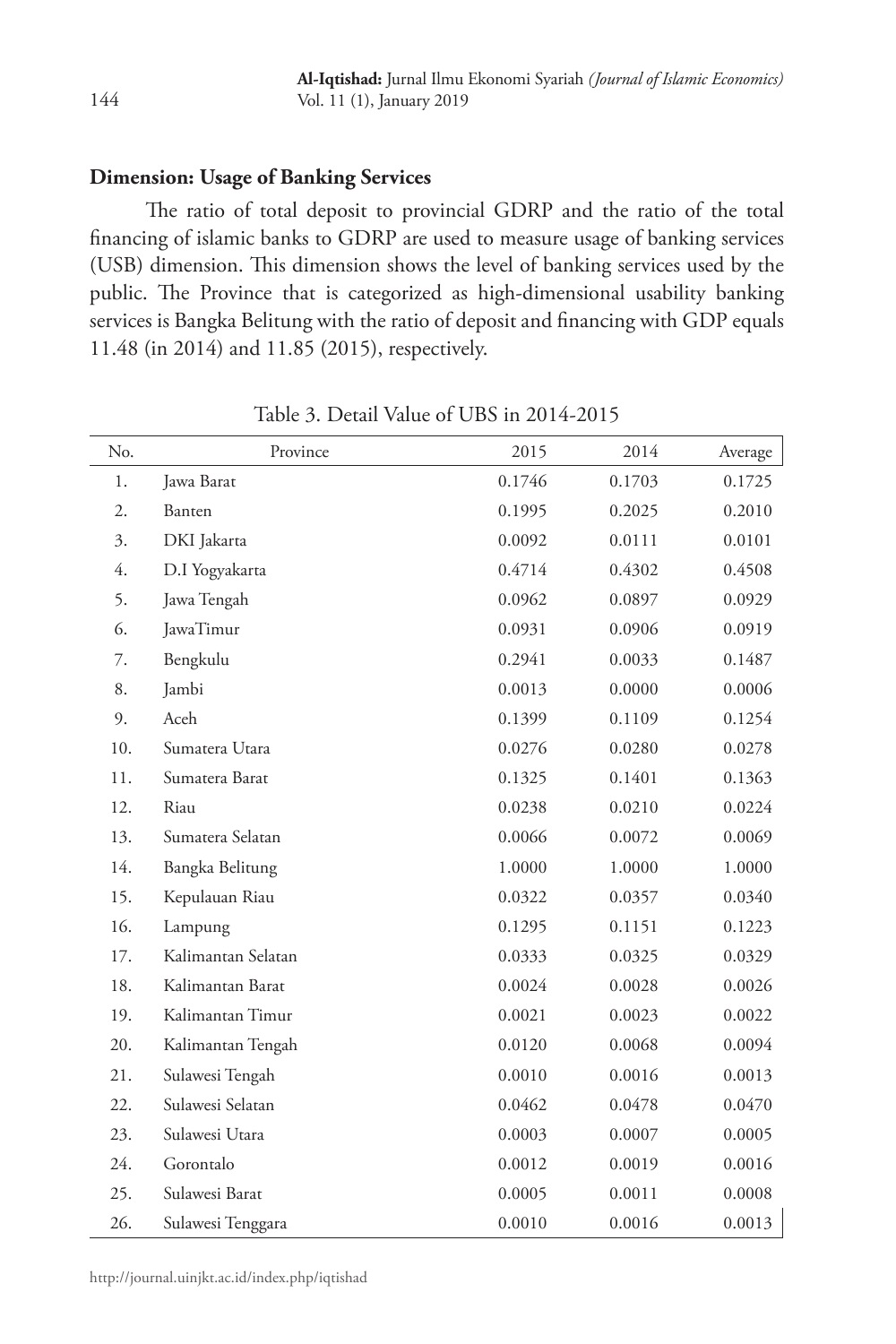| 27. | Nusa Tenggara Barat | 0.2417 | 0.2510 | 0.2464 |
|-----|---------------------|--------|--------|--------|
| 28. | Bali                | 0.0052 | 0.0049 | 0.0051 |
| 29. | Nusa Tenggara Timur | 0.0000 | 0.0005 | 0.0002 |
| 30. | Maluku              | 0.0006 | 0.0011 | 0.0009 |
| 31. | Papua               | 0.0013 | 0.0023 | 0.0018 |
| 32. | Maluku Utara        | 0.0882 | 0.0689 | 0.0785 |
| 33. | Papua Barat         | 0.0002 | 0.0007 | 0.0005 |
|     | Indonesia           | 0.0991 | 0.0874 | 0.0932 |
|     |                     |        |        |        |

Sources: OJK, BI. Authors' calculation

#### **Financial Inclusion Index: Regional Level**

As mentioned earlier, that financial inclusion index (FII) in this study is formed from the two dimensions, namely, ABS and UBS. FII in islamic banks in Indonesia is categorized as low, i.e., 0.1204 (2014), and increased to 0.1257 (2015). Table (3.3.) shows the average value of each dimension of financial inclusion achieved by Indonesia in 2014-2015. The average value of ABS and UBS are categorized as low, which equals 0.2021 and 0.0928, respectively.

Table 4. Average Financial Inclusion Index Indonesia in 2014-2015

| Year    | Dimension  |        | FII   |  |
|---------|------------|--------|-------|--|
|         | <b>UBS</b> | ABS.   |       |  |
| 2014    | 0,0874     | 0,2040 | 0,121 |  |
| 2015    | 0,0991     | 0,2002 | 0,126 |  |
| Avarage | 0,0932     | 0,2021 | 0,123 |  |

Sources: OJK, BI. Authors' calculation

This study divides the value of the financial inclusion index into three categories, namely high (0.6 <IIK  $\leq$  1), moderate (0.3 <IIK  $\leq$  0.6), and low (IIK  $\leq$ 0.3). Based on the value of financial inclusion index (Table 3.4), 84.8 percent or 28 provinces have a low index of the financial inclusion. There are five provinces has middle value of FII, i.e., West Java, with an average of 0.4146, Central Java, with an average of 0.3394, D.I. Yogyakarta, with an average of 0, 3176, Bangka Belitung with an average of 0.3068, and East Java, with an average of 0.3541.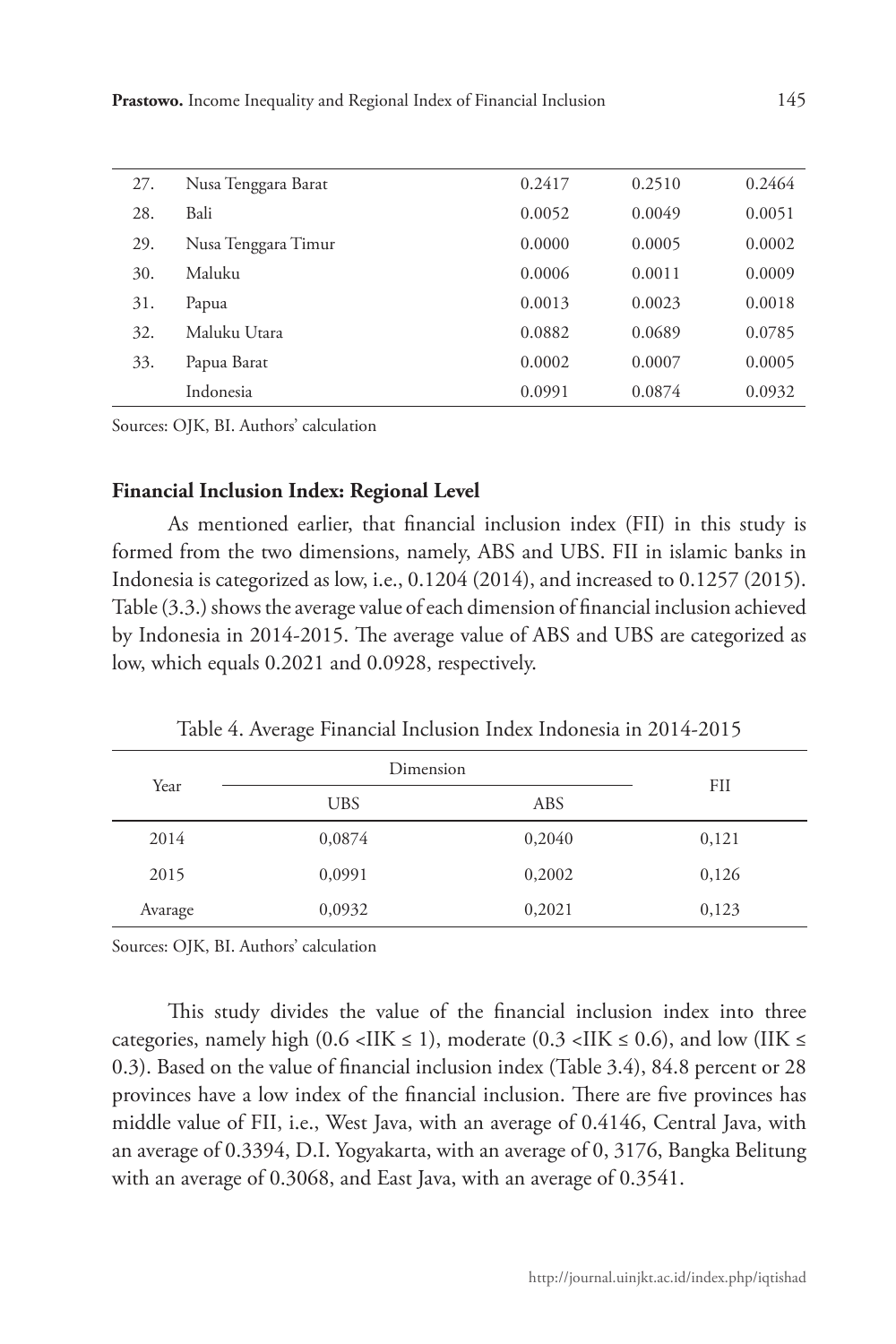| Category | Criteria               | Number of Provinces      |      |      |
|----------|------------------------|--------------------------|------|------|
|          |                        | 2014                     | 2015 | $\%$ |
| High     | $0.6 <$ FII $\leq 1$   | $\overline{\phantom{a}}$ | ۰    | ۰    |
| Middle   | $0.3 <$ FII $\leq 0.6$ | 5                        | 5    | 15,2 |
| Low      | $\text{FII} \leq 0.3$  | 28                       | 28   | 84,8 |
| Total    |                        | 33                       | 33   | 100  |

Table 5. Regional Level classification of Financial Inclusion Index in 2014-2015

Sources: OJK, BI. Authors'' calculation

 Table (3.5) below shows that the average FII for provinces in the eastern region (0.0406) is the lowest among the different groups of the province. The table shows that average FII for provinces in Java and Bali is the highest at 0.2846, followed by the provinces of Kalimantan and Sumatra 0.0635 to 0.0341.

| No. | Province           | 2015  | 2014  | Average |
|-----|--------------------|-------|-------|---------|
| 1.  | Jawa Barat         | 0.416 | 0.413 | 0.415   |
| 2.  | Banten             | 0.241 | 0.239 | 0.240   |
| 3.  | DKI Jakarta        | 0.278 | 0.294 | 0.286   |
| 4.  | D.I Yogyakarta     | 0.325 | 0.310 | 0.318   |
| 5.  | Jawa Tengah        | 0.341 | 0.338 | 0.340   |
| 6.  | JawaTimur          | 0.355 | 0.354 | 0.354   |
| 7.  | Bengkulu           | 0.174 | 0.036 | 0.105   |
| 8.  | Jambi              | 0.034 | 0.029 | 0.032   |
| 9.  | Aceh               | 0.191 | 0.176 | 0.184   |
| 10. | Sumatera Utara     | 0.193 | 0.191 | 0.192   |
| 11. | Sumatera Barat     | 0.164 | 0.169 | 0.166   |
| 12. | Riau               | 0.079 | 0.087 | 0.083   |
| 13. | Sumatera Selatan   | 0.092 | 0.098 | 0.095   |
| 14. | Bangka Belitung    | 0.307 | 0.307 | 0.307   |
| 15. | Kepulauan Riau     | 0.065 | 0.062 | 0.063   |
| 16. | Lampung            | 0.143 | 0.141 | 0.142   |
| 17. | Kalimantan Selatan | 0.084 | 0.084 | 0.084   |
| 18. | Kalimantan Barat   | 0.049 | 0.045 | 0.047   |

Table 6. Regional Level of FII in 2014-2015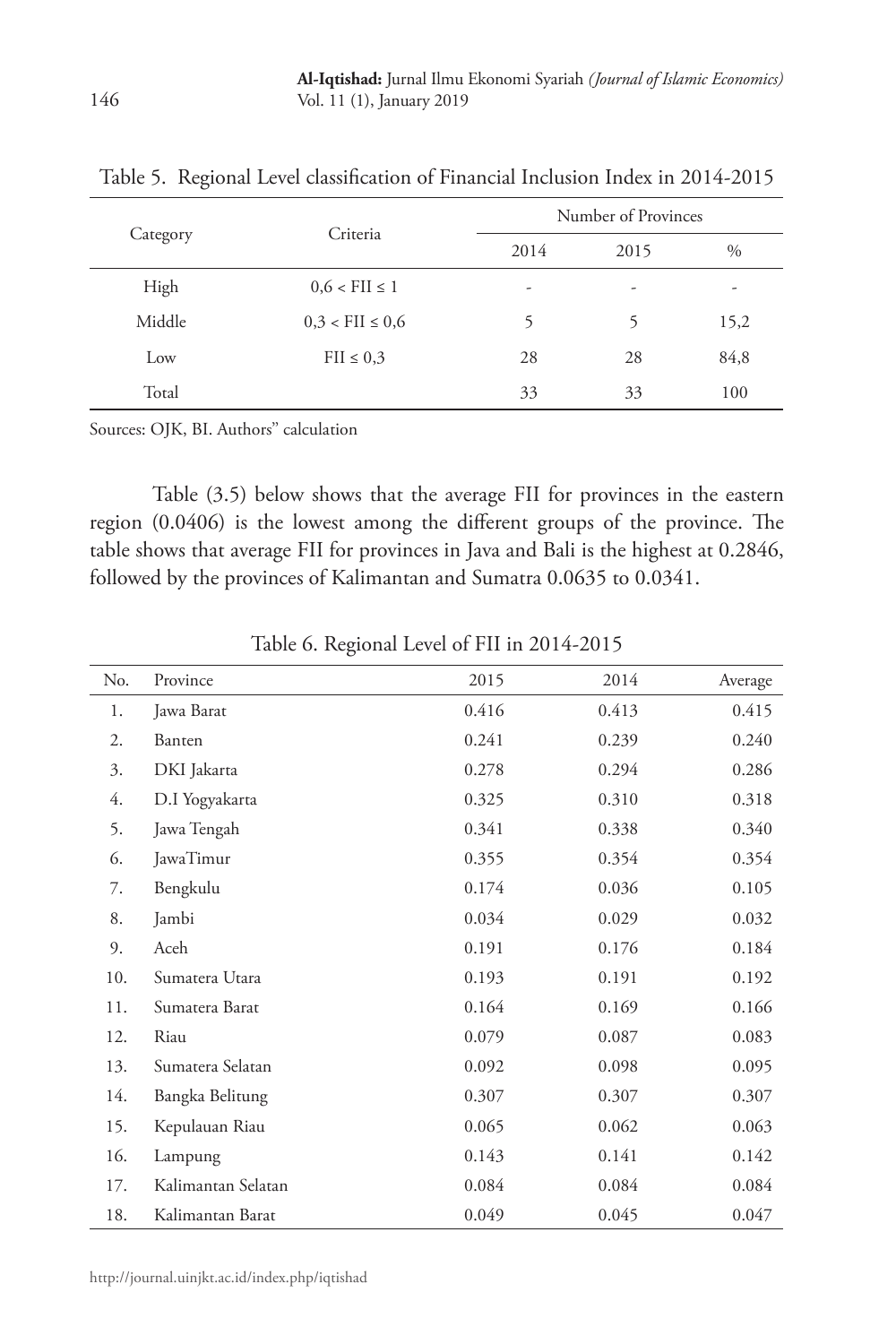| 19. | Kalimantan Timur    | 0.090 | 0.090 | 0.090 |
|-----|---------------------|-------|-------|-------|
| 20. | Kalimantan Tengah   | 0.035 | 0.033 | 0.034 |
| 21. | Sulawesi Tengah     | 0.020 | 0.020 | 0.020 |
| 22. | Sulawesi Selatan    | 0.148 | 0.146 | 0.147 |
| 23. | Sulawesi Utara      | 0.010 | 0.010 | 0.010 |
| 24. | Gorontalo           | 0.001 | 0.001 | 0.001 |
| 25. | Sulawesi Barat      | 0.005 | 0.001 | 0.003 |
| 26. | Sulawesi Tenggara   | 0.025 | 0.025 | 0.025 |
| 27. | Nusa Tenggara Barat | 0.177 | 0.188 | 0.182 |
| 28. | Bali                | 0.041 | 0.041 | 0.041 |
| 29. | Nusa Tenggara Timur | 0.005 | 0.005 | 0.005 |
| 30. | Maluku              | 0.000 | 0.001 | 0.000 |
| 31. | Papua               | 0.006 | 0.006 | 0.006 |
| 32. | Maluku Utara        | 0.058 | 0.044 | 0.051 |
| 33. | Papua Barat         | 0.000 | 0.000 | 0.000 |
|     | Indonesia           | 0.126 | 0.121 | 0.123 |

Sources: OJK, BI. Authors' calculation



Figure 4. Average FII in Each Province 2014-2015

Sources: OJK, BI. Authors'' calculation

The low value of the FII shows that the distribution and banking services in islamic banking by Indonesian people is still low. The difference between the value of financial inclusion across regional level shows that there is inequality access and usage of islamic banking services (Figure 4.)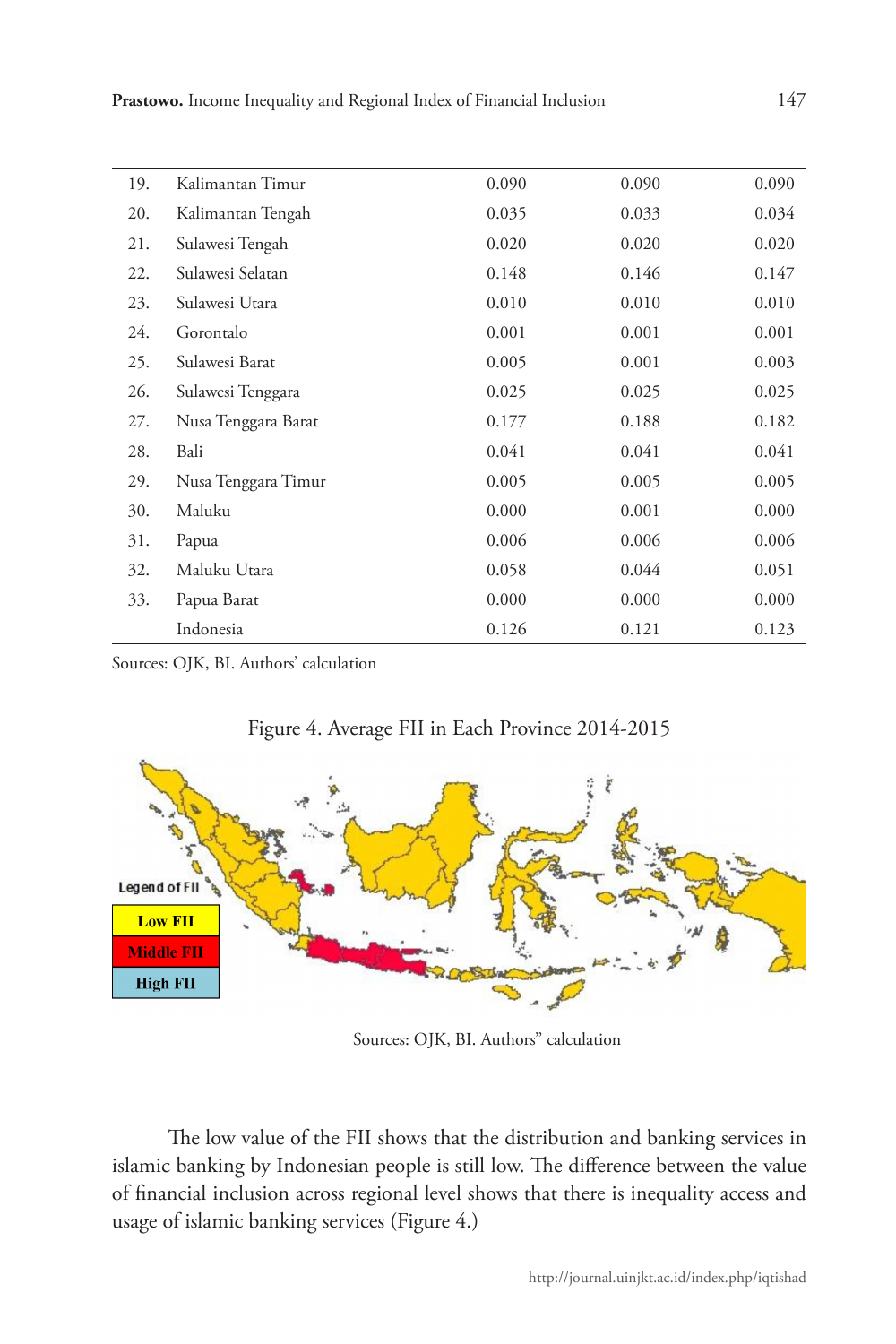# **Discussion**

This paper shows the fact that financial inclusion in Indonesia is not equally distributed amongst the region. It, thus, can be understood that if a large percentage of unbanked-people are individuals from dominated-Muslim countries (Mohieldin et al., 2012). Regarding this matter, this research offers two recommendations to promote financial inclusion for islamic banks in Indonesia and, hence, the problem of income inequality is expected to be minimized.

First, islamic bank should open new branches at the regional level, particularly in the eastern regions of Indonesia. One result of this paper shows that the availability of banking services (ABS) is low. Therefore, islamic banks should open new branches at the regional level to serve the financial needs of the people, especially of the poor. Previous research shows that one of the reasons why income inequality exists is because access to financial resources is limited (Akimov, Wijeweera, and Dollery 2006; Kenourgios and Samitas 2007; Levine 2003; D. Park and Shin 2015). Data from the World Bank shows that about 2 billion people around the world do not get any facility provided by the financial sector (World Bank, 2015).

Similarly, other previous studies address that one of the causes of income inequality in any country is limited access to the financial sector, especially for lowincome household (Akimov, Wijeweera, and Dollery 2006; Kenourgios and Samitas 2007; Levine 2003; D. Park and Shin 2015). Mohieldin et al. (2012) highlight that 73 percent of poor households are unbanked caused by the geographical situation or even they cannot afford its cost. However, the majority of them are Muslims. Moreover, this condition is worsened by the fact that all countries around the world deal with the problem of income inequality, including in Muslim-majority countries.

In practice, if islamic banks open new branches at the regional level, the entrepreneurs who try to expand their business may approach islamic banks. As the entrepreneurs expand their business, the quantity of production will increase and, hence, offer new jobs. In other words, there will be more people employed and thus minimizing income inequality.

Islamic banks, in this matter, should play this role in business reality, i.e., to serve the people, especially the poor. Ismail (2010) addresses that islamic banking and financial (IBF) system can bridge the gap between the haves and have-nots through the modification of the income distribution scheme. One main feature to distinguish islamic bank and the conventional bank is the prohibition of the interest rate in islamic banks. Islam condemns the practice of interest rate in the economy. Money capital in Islam is defined as an entitlement of a return if it is just to be borrowed by someone in a certain period. In other words, Islam does not recognize the interest rate as the price of time. This is because islamic teaching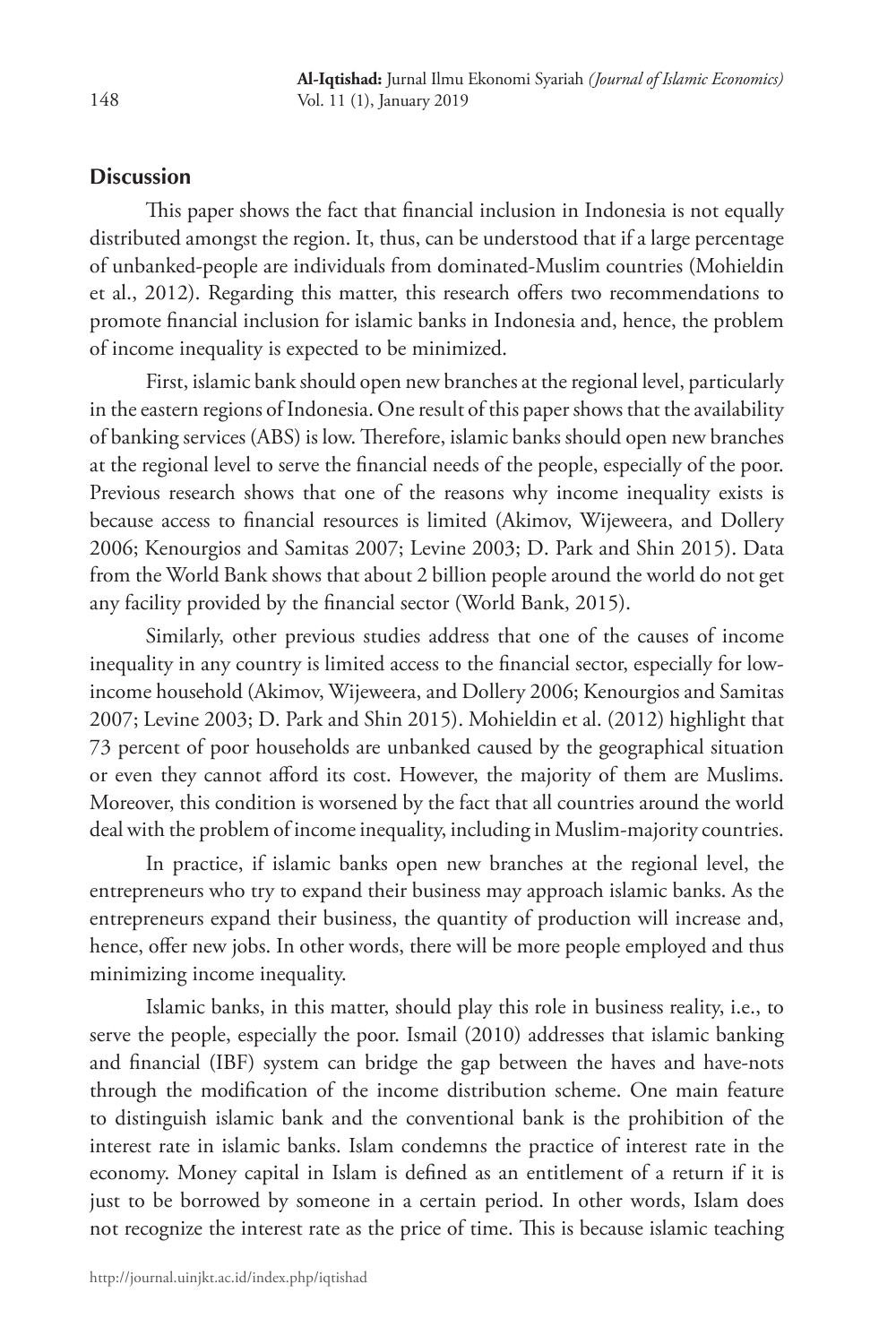has an important role in the factor shares and functional distribution of income, which later affects the size of the individual income distribution. Thus, in Islam, someone cannot earn income by imposing interest rate. Reversely, Islam suggests the implementation of profit and loss sharing (PLS) system, which is believed to have an equitable system governing factor returns.

At this point, the islamic banking, in other words, is expected to: first, include the ability for the poor and all Muslim consumers to participate in, as well as, access the financial products and be included in the global economic order; and second, fill this gap by providing interest rate free products and services. Dabla-Norris and Kochhar (2015) argue that greater inclusive in finance will reduce income inequality and, hence, minimize the gap of income and develop resource allocation.

Many people live under the poverty line; while only a few live in abundant wealth. These poor people do not access islamic bank because they still fight to fulfil their basic needs and do not ask for financing because they do not have any enough collateral. Thus, there is a need to introduce *zakat* as a social security system and voluntary spending, which is expected to help poor people directly. The ultimate goal of *zakat*, such a social security system and voluntary spending, is to lift the dignity of the poor. In this regard, Islam highlights that every human being have equal opportunities, and thus, Islam does not consider social stratification in society. Pramanik (1997) underlines that social stratification classified based on wealth or social status will cause an obstacle to the growth of society. Conflicts amongst classes in the society will lead to instability in politics and economic condition. According to Ahmad (1991), the government must provide the basic needs of the people. Thus, *zakat* must be practised and be used to finance the social security system. If the amount of *zakat* is not enough, the government may use alternative financial resources.

In addition, Islam also strongly encourages Muslims to spend a certain portion of their income for the welfare of others, such as the needy and close relatives. Unlike *zakat*, the rate of voluntary spending is not determined. At this point, this research argues that to accelerate the life of the poor, the government should actively establish income redistribution instrument as the social security system, i.e., *zakat*.

## **Conclusion**

Some points can be summarized as follows.

a. There are only four provinces that have a high value of the availability of banking services (ABS), i.e., Central Java, East Java, West Java, and DKI Jakarta. Recall that dimension of ABS is computed as the total number of bank branches per 100,000 people or ATM per 100,000 people and a total number of bank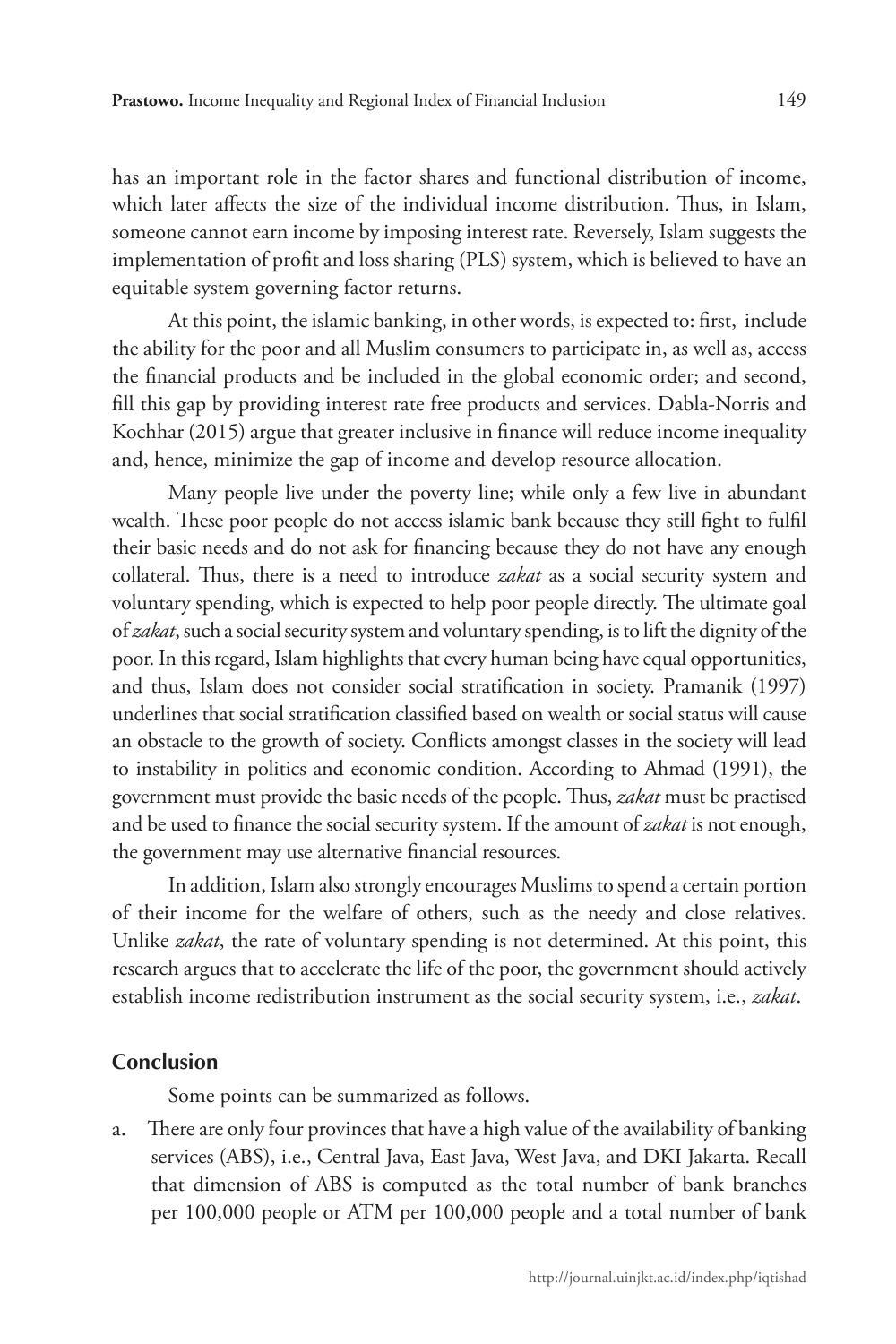branches (per 1000 km2) of the population). Based on this result, it implies that the service of islamic banking is concentrated on Java Island. Meanwhile, Indonesia has a huge area which consists of 33 provinces and has five big islands (Papua, Kalimantan, Sumatera, Sulawesi, and Java). This result also implies that services of islamic banking in the other four islands are very low. Consequently, many Indonesian Muslims, until now, have probably not been familiar with islamic banking. This means that there is inequality access to islamic banking amongst one province to another province. On the other hand, this condition is contradictive with the fact that Indonesia has the largest Muslim population in the world; while only a small percentage of Indonesian Muslim who have access to islamic banking.

- b. There is only one province, i.e., Bangka Belitung- that has high-dimensional usability of banking services (or Usage of Banking Services, UBS), measured by the total deposit to gross domestic, regional product (GDRP) ratio. This happens probably due to people in other province access islamic banks for financing purposes, instead of investment like in Bangka Belitung. Figure (3.2) also shows that income inequality in Bangka Belitung is considered as low, about 0.25, and hence the people of Bangka Belitung have relatively equal income and tend to choose to invest their money in islamic banks. In addition, a limited number of islamic banks in other regions probably contributes to the low level of UBS in other provinces.
- c. Twenty-eight provinces in Indonesia have a low index of financial inclusion. Meanwhile, five remaining provinces are categorized as the middle. It is noteworthy to highlight that the eastern regions of Indonesia have the lowest value of FII. This empirical result shows that there is a big gap of islamic banking services between western and eastern regions of Indonesia. Therefore, the high value of ABS can only be found on one island of Indonesia, i.e., Java (Central Java, East Java, West Java, and DKI Jakarta).
- d. A large percentage of Indonesians live under the poverty line and do not access islamic bank because they still struggle to fulfil their daily life. Thus, there is a need to establish *zakat* as a social security system and voluntary spending.

Regarding these four main results above, policymakers should take action to encourage islamic banks to open new branches at the regional level, especially in the eastern regions of Indonesia. These new branches are to distribute financing to entrepreneurs in the regions so that they may expand their business. As is explained by Ismail (2010), islamic banking and financial (IBF) system can bridge the gap between the haves and have-nots through the modification of the income distribution scheme. In this matter, the spirit of financial inclusion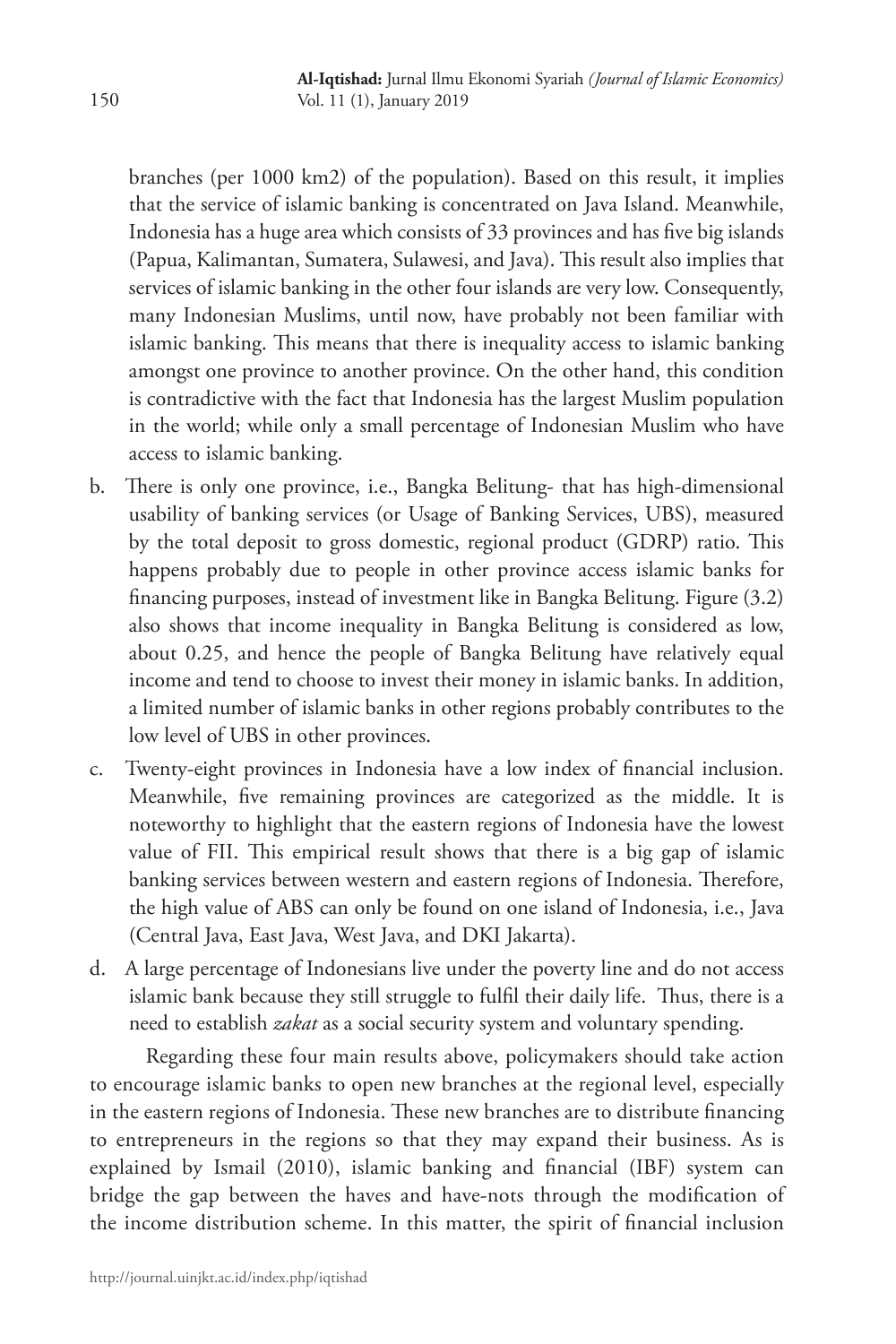and islamic banking are expected to serve the goal of islamic teaching on social justice, inclusion and resources distribution between the rich and the poor (Iqbal and Mirakhor, 2013). Kammer et al. (2015) elucidate that islamic banking is expected to promote greater financial inclusion, particularly for underprivileged Muslims. Promoting financial inclusion in islamic banking is argued to overcome the problem of inequality, especially for poor Muslim people in the long term. In addition, policymakers may take an urgent action to help the life of the poor by establishing formal islamic redistribution of income and wealth institution through *zakat* and voluntary spending.

#### **References**

- Ahmad, Ziauddin. 1991. *Islam, Poverty, and Income Distribution.* The Islamic Foundation, Markfield Dawah Center.
- Akimov, Alexandr, Albert Wijeweera & Brian Dollery. 2006. Finance-Growth Nexus: Evidence from Transition Economies B.
- Ardic, Oya Pinar, Maximilien Heimann & Nataliya Mylenko. 2011. *Access to Financial Services and the Financial Inclusion Agenda around the World: A Cross-Country Analysis with a New Data Set (English)*. Policy Research working paper; no. WPS 5537. Washington, DC: World Bank. http:// documents.worldbank.org/curated/en/519351468137108112/Access-tofinancial-services-and-the-financialinclusion-agenda-around-the-world-across-country-analysis-with-a-new-data-set
- Athanassakos, George. (2009). "Value Versus Growth Stock Returns and the Value Premium: The Canadian experience 1985-2005." *Canadian Journal of Administrative Sciences* 26(2): 109-121. (June, 2009).
- Berg, Andrew & Jonathan D. Ostry. 2011. "Inequality and Unsustainable Growth: Two Sides of the Same Coin?" *International Monetary Fund Staff Discussion Note*: 1–21. http://www.imf.org/external/pubs/ft/sdn/2011/sdn1108.pdf%5Cnhttp://d.
- Berg, Andrew & Jonathan D. Ostry, and Jeromin Zettelmeyer. 2012. "What Makes Growth Sustained?" *Journal of Development Economics* 98(2): 149–66.
- Chan, Louis K.C & Joseph Lakonishok. 2004. "Value and growth investing: Review and update(Review)." *Financial Analysts Journal* 60(1): 71-86.
- Dabla-Norris, Era & Kalpana Kochhar. 2015. *Causes and Consequences of Income Inequality: A Global Perspective*.
- Dadzie, Christabel, Luisa Blanco & Coline Dony. 2014. *Study on Crime and Investment in Latin America and the Caribbean*. USAID